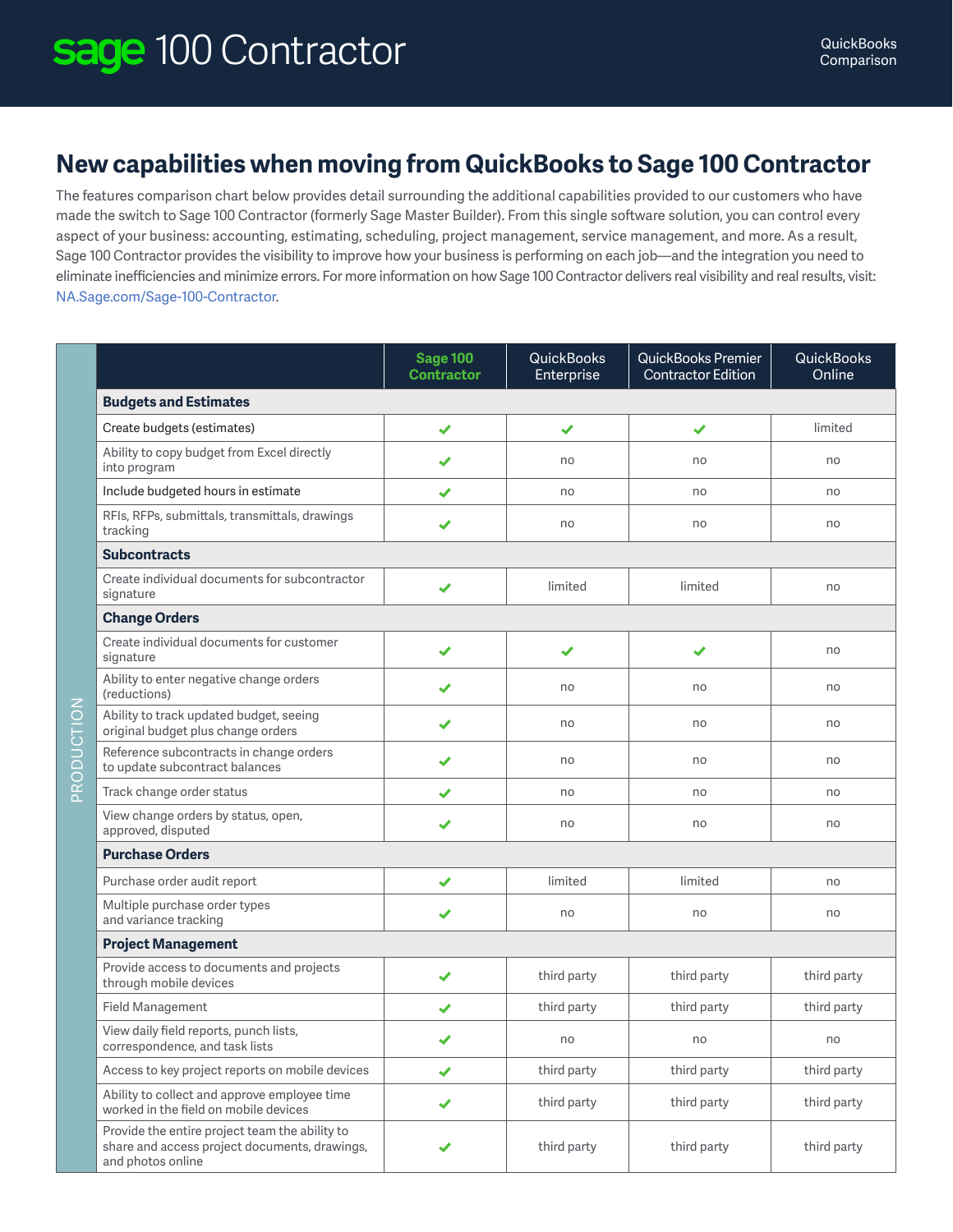## sage 100 Contractor and the comparison

|            |                                                                                    | <b>Sage 100</b><br><b>Contractor</b> | <b>QuickBooks</b><br><b>Enterprise</b> | QuickBooks Premier<br>Contractor Edition | <b>QuickBooks</b><br>Online |  |  |
|------------|------------------------------------------------------------------------------------|--------------------------------------|----------------------------------------|------------------------------------------|-----------------------------|--|--|
|            | <b>Scheduling</b>                                                                  |                                      |                                        |                                          |                             |  |  |
|            | Gantt chart-CPM tracking and on-screen editing                                     | $\boldsymbol{\mathcal{L}}$           | no                                     | no                                       | no                          |  |  |
|            | Project notices and conflicting resource reports                                   | $\boldsymbol{\mathcal{L}}$           | no                                     | no                                       | no                          |  |  |
|            | Auto generate Gantt chart schedule tasks<br>from takeoff                           |                                      | no                                     | no                                       | no                          |  |  |
|            | Track original to actual schedule                                                  | ✔                                    | no                                     | no                                       | no                          |  |  |
|            | <b>Service Management</b>                                                          |                                      |                                        |                                          |                             |  |  |
| PRODUCTION | Schedule and dispatch technicians and track<br>status of work orders               |                                      | third party                            | third party                              | third party                 |  |  |
|            | Email dispatch to technicians                                                      | $\boldsymbol{\mathcal{L}}$           | third party                            | third party                              | third party                 |  |  |
|            | Send and update service work orders with field<br>technicians using mobile devices |                                      | third party                            | third party                              | third party                 |  |  |
|            | Track serialized equipment installed at client<br>sites                            | ✔                                    | no                                     | no                                       | no                          |  |  |
|            | Track maintenance on client equipment                                              | $\boldsymbol{\mathcal{L}}$           | no                                     | no                                       | no                          |  |  |
|            | Create, manage and view dispatch board                                             | $\checkmark$                         | no                                     | no                                       | no                          |  |  |
|            | Multi vendor part pricing for work order quotes                                    |                                      | no                                     | no                                       | no                          |  |  |

| <b>General</b>                                                                             |                      |                       |         |                       |  |
|--------------------------------------------------------------------------------------------|----------------------|-----------------------|---------|-----------------------|--|
| Post job costs to P&L as COGS or Balance Sheet<br>as WIP                                   | ✔                    | no                    | no      | no                    |  |
| Track multiple jobs on balance sheet and/or P&L                                            | yes                  | no                    | no      | no                    |  |
| Audit trail, cannot delete transactions                                                    | ✔                    | limited               | limited | no                    |  |
| Default routine screen entry with presets                                                  | ✔                    | no                    | no      | no                    |  |
| Consolidated financials for multiple data files                                            | ✔                    | ✔                     | no      | no                    |  |
| Ability to determine posting month other<br>than date                                      | $\blacktriangledown$ | no                    | no      | no                    |  |
| Track fixed assets                                                                         | ✔                    | ✔                     | no      | no                    |  |
| Ensure that the job cost will balance to the<br>general ledger direct expense (COGS)       | ✔                    | no                    | no      | no                    |  |
| Download or import your bank transactions                                                  | ✔                    | $\blacktriangleright$ | ✔       | $\blacktriangleright$ |  |
| <b>Accounts Receivable</b>                                                                 |                      |                       |         |                       |  |
| T&M*: Show or hide markup, profit, overhead,<br>or combination on T&M invoice              | ✔                    | no                    | no      | no                    |  |
| T&M*: Ability to review and make modifications<br>to T&M invoices prior to posting,        | ✔                    | no                    | no      | no                    |  |
| T&M*: Ability to void T&M invoices and<br>automatically reset all transactions to unbilled |                      | no                    | no      | no                    |  |
| AIA simulated form or print to form and ability<br>to review before posting                |                      | no                    | no      | no                    |  |
| Loan draw and unitary billing                                                              | ✔                    | no                    | no      | no                    |  |
| Ability to run Prime Contract Audit to track<br>invoices against revised contract amount   | ✔                    | no                    | no      | no                    |  |
| Ability to track retention and auto calculate                                              | ✔                    | no                    | no      | no                    |  |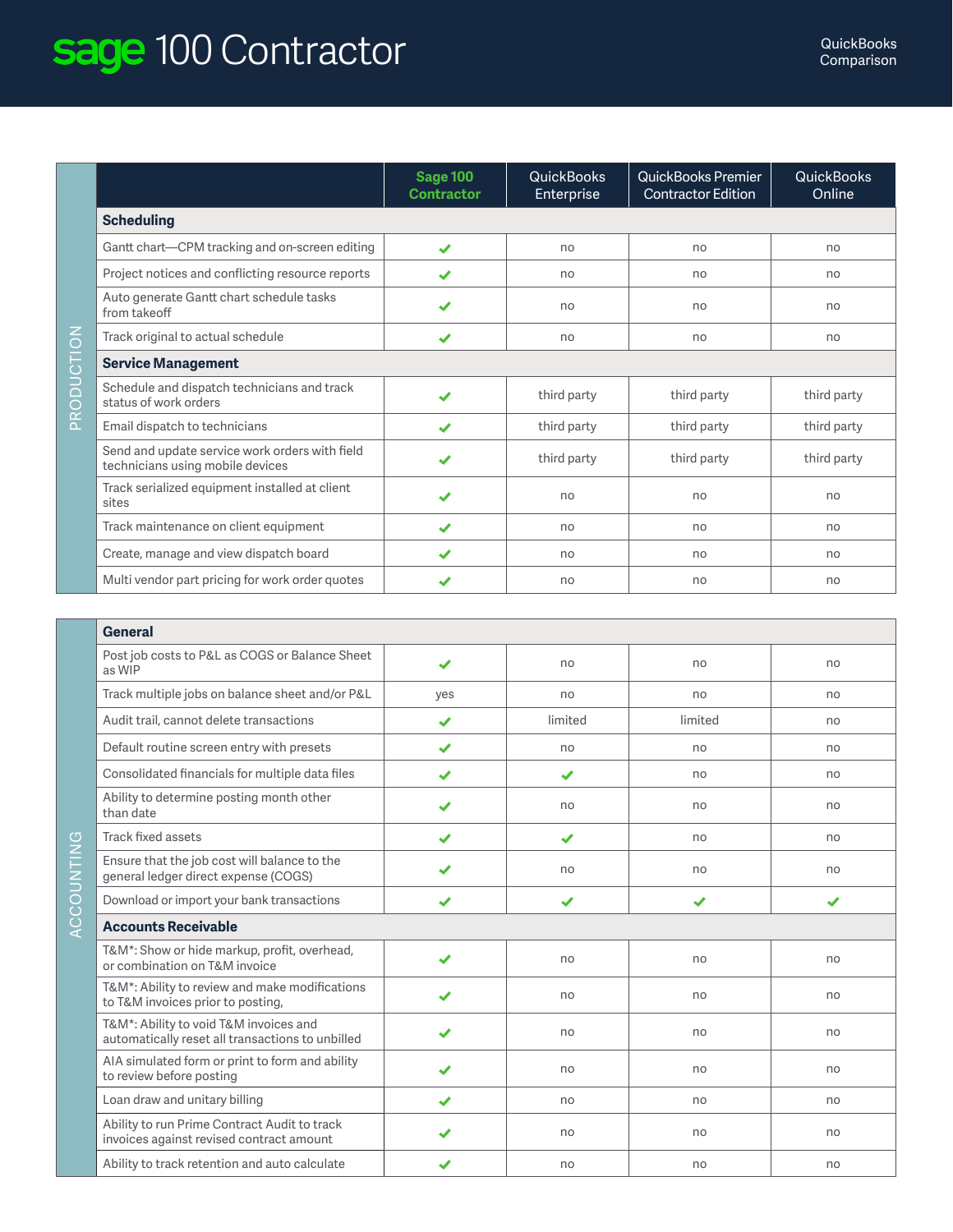## Sage 100 Contractor **Comparison**

|                                                                                                           | <b>Sage 100</b><br><b>Contractor</b> | <b>QuickBooks</b><br>Enterprise | <b>QuickBooks Premier</b><br><b>Contractor Edition</b> | <b>QuickBooks</b><br>Online |  |  |  |
|-----------------------------------------------------------------------------------------------------------|--------------------------------------|---------------------------------|--------------------------------------------------------|-----------------------------|--|--|--|
| <b>Accounts Payable</b>                                                                                   |                                      |                                 |                                                        |                             |  |  |  |
| Auto billing from both subcontracts or POs                                                                | ✔                                    | limited                         | limited                                                | limited                     |  |  |  |
| Warning if posting to nonbudgeted expense or<br>expense that is over budged amount                        | ✔                                    | no                              | no                                                     | no                          |  |  |  |
| Track unlimited vendor renewing documents,<br>W/C, insurance, contracts, training                         | ✔                                    | limited                         | limited                                                | no                          |  |  |  |
| Automating warning when entering<br>Subcontract, A/P Invoice or paying vendor<br>with expired certificate |                                      | limited                         | limited                                                | no                          |  |  |  |
| Auto generate letter to remind vendors of<br>insurance expiration                                         | ✔                                    | no                              | no                                                     | no                          |  |  |  |
| Sort pay bills window by job, include/exclude<br>retention                                                | ✔                                    | no                              | no                                                     | no                          |  |  |  |
| Auto deduct from vendor's payments the<br>vendor's workers' compensation expense                          | ✔                                    | no                              | no                                                     | no                          |  |  |  |
| Auto calculate and track retention                                                                        | ✔                                    | no                              | no                                                     | no                          |  |  |  |
| Print lien waivers as part of AP check run                                                                | $\blacktriangledown$                 | no                              | no                                                     | no                          |  |  |  |
| Queue AP payments for review                                                                              | ✔                                    | no                              | no                                                     | no                          |  |  |  |
| <b>Payroll</b>                                                                                            |                                      |                                 |                                                        |                             |  |  |  |
| Automatic fully burdened payroll costs                                                                    | ✔                                    | no                              | no                                                     | no                          |  |  |  |
| Ability to post payroll taxes to multiple accounts                                                        | ✔                                    | no                              | no                                                     | no                          |  |  |  |
| Certified and union reporting by job                                                                      | ✔                                    | third party                     | third party                                            | third party                 |  |  |  |
| Automate union classification or pay scale by job                                                         | ✔                                    | no                              | no                                                     | no                          |  |  |  |
| Accrue Sick Leave on Davis Bacon jobs                                                                     | ✔                                    | no                              | no                                                     | no                          |  |  |  |
| Track workers' compensation code job task<br>performed                                                    | ✔                                    | limited                         | limited                                                | no                          |  |  |  |
| Equipment tracking with payroll                                                                           | ✔                                    | no                              | no                                                     | no                          |  |  |  |
| Labor reports reflecting budget vs. actual hours<br>and budget vs. actual costs                           |                                      | no                              | no                                                     | no                          |  |  |  |
| Multi state payroll in one paycheck                                                                       | ✔                                    | no                              | no                                                     | no                          |  |  |  |
| Easily collect and deliver employee time from the<br>field to the office from mobile devices              | ✔                                    | third party                     | third party                                            | third party                 |  |  |  |
| Ability to enter negative hours in payroll to<br>correct prior paychecks                                  | ✔                                    | no                              | no                                                     | no                          |  |  |  |
| <b>Equipment tracking</b>                                                                                 |                                      |                                 |                                                        |                             |  |  |  |
| Track costs, revenue, repair, and maintenance<br>history                                                  | ✔                                    | limited                         | limited                                                | limited                     |  |  |  |
| Job cost owned equipment and track internal<br>equipment revenue                                          | $\blacktriangledown$                 | no                              | no                                                     | no                          |  |  |  |
| Monitor equipment locations                                                                               | ✔                                    | no                              | no                                                     | no                          |  |  |  |
| Inventory                                                                                                 |                                      |                                 |                                                        |                             |  |  |  |
| Handle multi vendor pricing on same part                                                                  | ✔                                    | no                              | no                                                     | no                          |  |  |  |
| Enforce minimum order quantity                                                                            | ✔                                    | no                              | no                                                     | no                          |  |  |  |
| Ability to update stored estimates with<br>current inventory pricing                                      | ✔                                    | no                              | no                                                     | no                          |  |  |  |